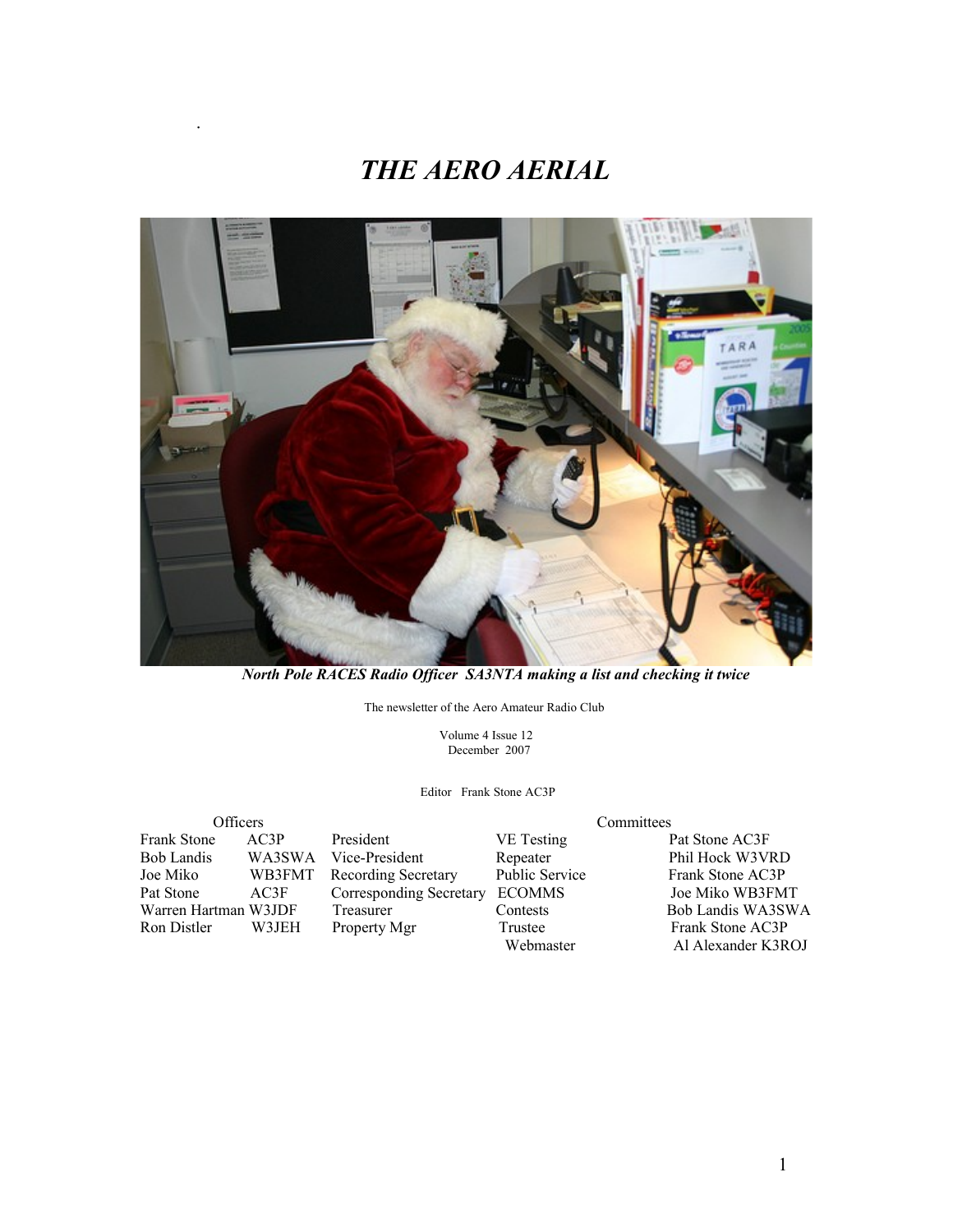#### **ABOUT THE AERO AMATUER RADIO CLUB**

 Meetings: First and Third Wednesdays at 7:30 pm at Coffman's Diner (Middle River and Orem's Rd.)

Nets: See Local Area Net Schedule

Repeaters: W3PGA (147.24 MHz - / 449.575 MHz -)

WEBSITE: [http://www.aeroarc.us](http://www.aeroarc.us/)

## **Net Reports**

#### 2 Meter Net : WB3FMT(NCS) W3JEH W3VRD KB3KRW KB3JDE AC3P KA3NSY 70 Cm Net: WB3FMT(NCS) AC3P W3VRD KB3JDE KB3KRW K3ROJ (moved to 2 meters) 10 Meter Net: WB3FMT (NCS) W3JEH KB3KRW AC3P KA3NSY

#### **LOCAL AREA NETS**

| Daily      | $9 - 10$ am       | 147.03  | <b>ORIOLE</b> Net                    |
|------------|-------------------|---------|--------------------------------------|
| Daily      | $6 - 6:30$ pm     | 3.820   | Maryland Emergency Phone Net         |
| Daily      | $6:30 - 7$ pm     | 146.670 | <b>Baltimore Traffic Net</b>         |
| Daily      | 7 pm and 10 pm    | 3.643   | Maryland/DC/Delaware Traffic Net     |
| $2nd$ Tues | $7:30 \text{ pm}$ | 146.670 | <b>Baltimore County RACES COMMEX</b> |
| $2nd$ Wed. | 8 pm              | 28.445  | <b>AERO ARC Net</b>                  |
| $4th$ Wed  | 8 pm              | 147.240 | <b>AERO ARC Net</b>                  |
| $5th$ Wed. | 8 pm              | 449.575 | <b>AERO ARC Net</b>                  |
|            |                   |         |                                      |

 **Day Time Frequency (MHz) NET NAME**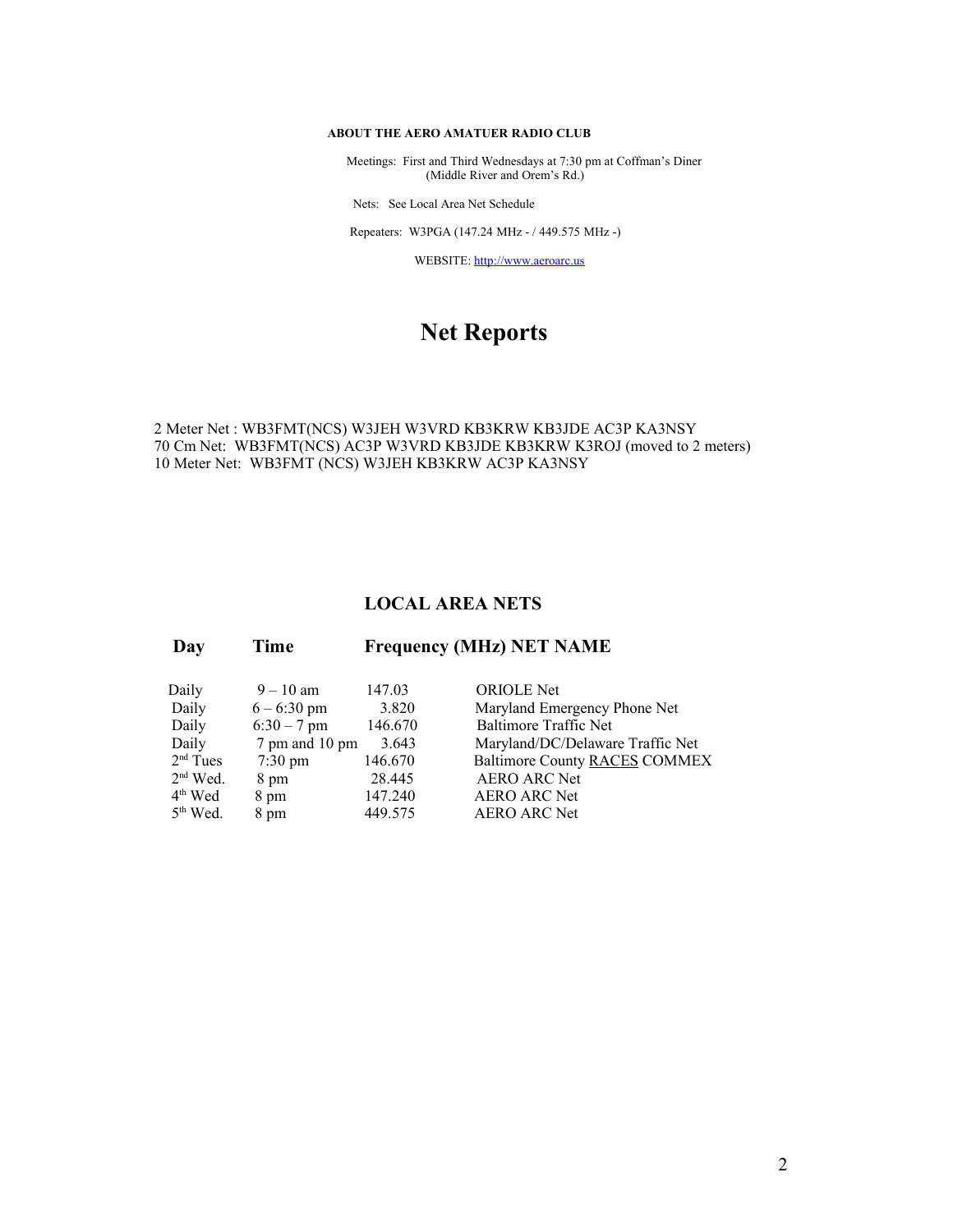### **Station Activities**

KB3JDE is back. Congratulation to son, Private Michael Carl, U.S. Army, on his graduation from boot camp. KB3KRW was heard on 6 meter AM. Who's the Channel Master now? AC3P is temporarily off 6 meters for antenna repairs. KB3PGN is busy in Annapolis.

### **Emergency Communications**

*by WB3FMT*



A Commex was held on November 13<sup>th</sup>. KB3KRW supported St. Joseph's Hospital, WB3FMT staffed Shepard Pratt, while AC3P held the for at Franklin Square Hospital.

While at Franklin Square Frank, AC3P loaded the new software into the computer and tested the computer to device links for the Navigator. More tests are anticipated when the radio cables arrive.

There was also a tri-county drill on Saturday with Baltimore, Harford and Cecil Counties participating.

Unfortunately due to the conflict with VE testing Aero Members were unable to take part.

### Dues Are Due

Don't forget! Dues for 2008 are due on first meeting in January. Warren will be standing by the door at Coffman's with hat in hand.

Also for the first time we will be filling out the new membership application forms for Joe, so that he can get the Roster up to date. See page 7 of this issue for the form.

## **Repeater Outage**

Both the 2 meter and 440 repeaters were down from Sunday November  $4<sup>th</sup>$  until Tuesday November  $6<sup>th</sup>$ . Al K3ROJ and Frank AC3P went to the site and found that the Un-interruptible Power Supply had failed and the batteries were down below 5 volts.

Al and Frank took the UPS offline and connected the repeaters direct to the AC mains and both machines came alive.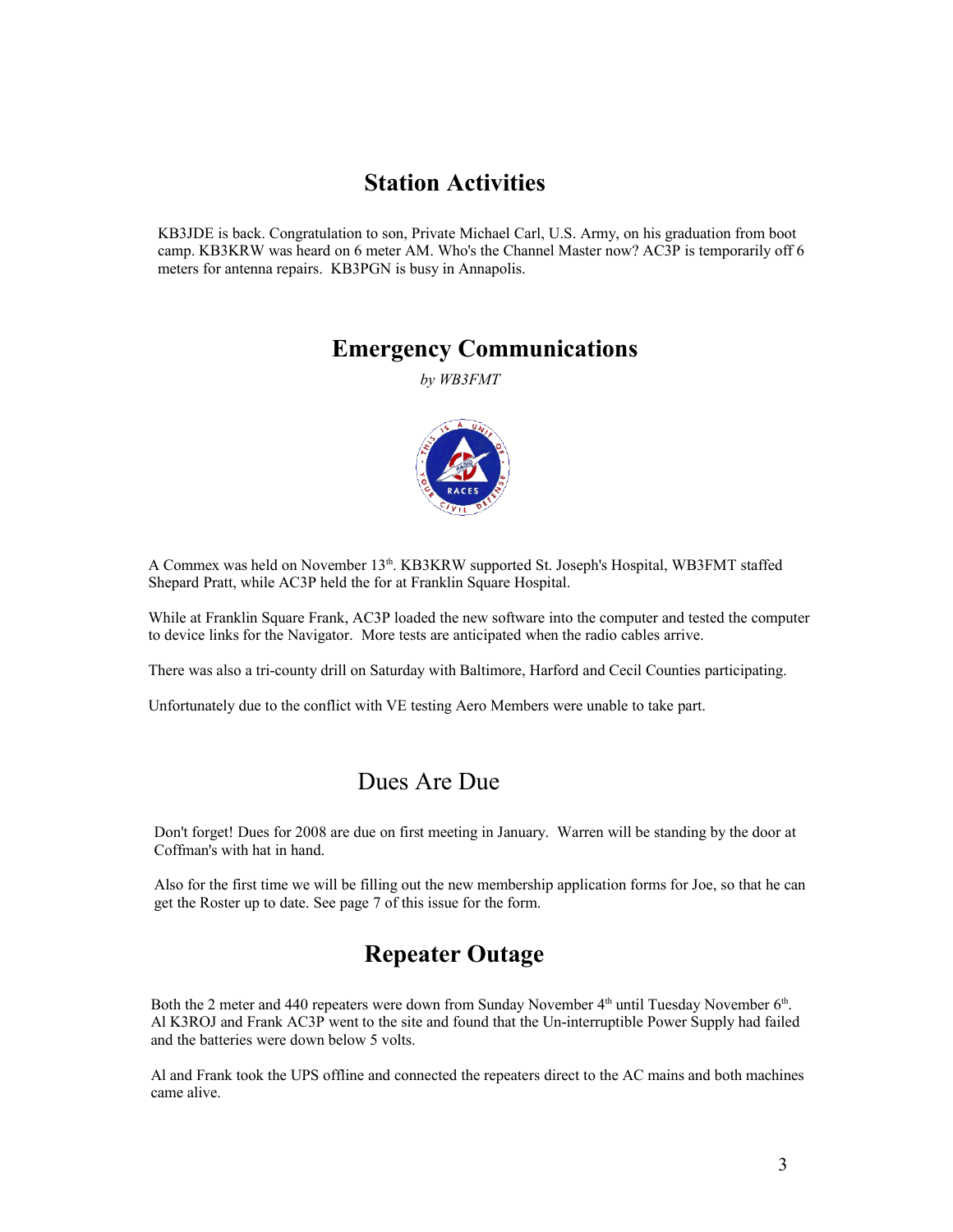## **Public Service**

*by AC3P*

## **More ADA Baltimore Walk**

Last month we reported on the American Diabetes Association Walk. Since then we received the official group picture.



#### **Front Row: KB3PGN, AA3SB, AC3F Back Row: KB3JDE, KB3JVP, AC3P, KB3NYW, WB3FMT Not Pictured: N3CVA**

More event photos can be viewed online at: http://www.jasonputsche.com/Events/ADA/Walk07/index.php?pagenum=1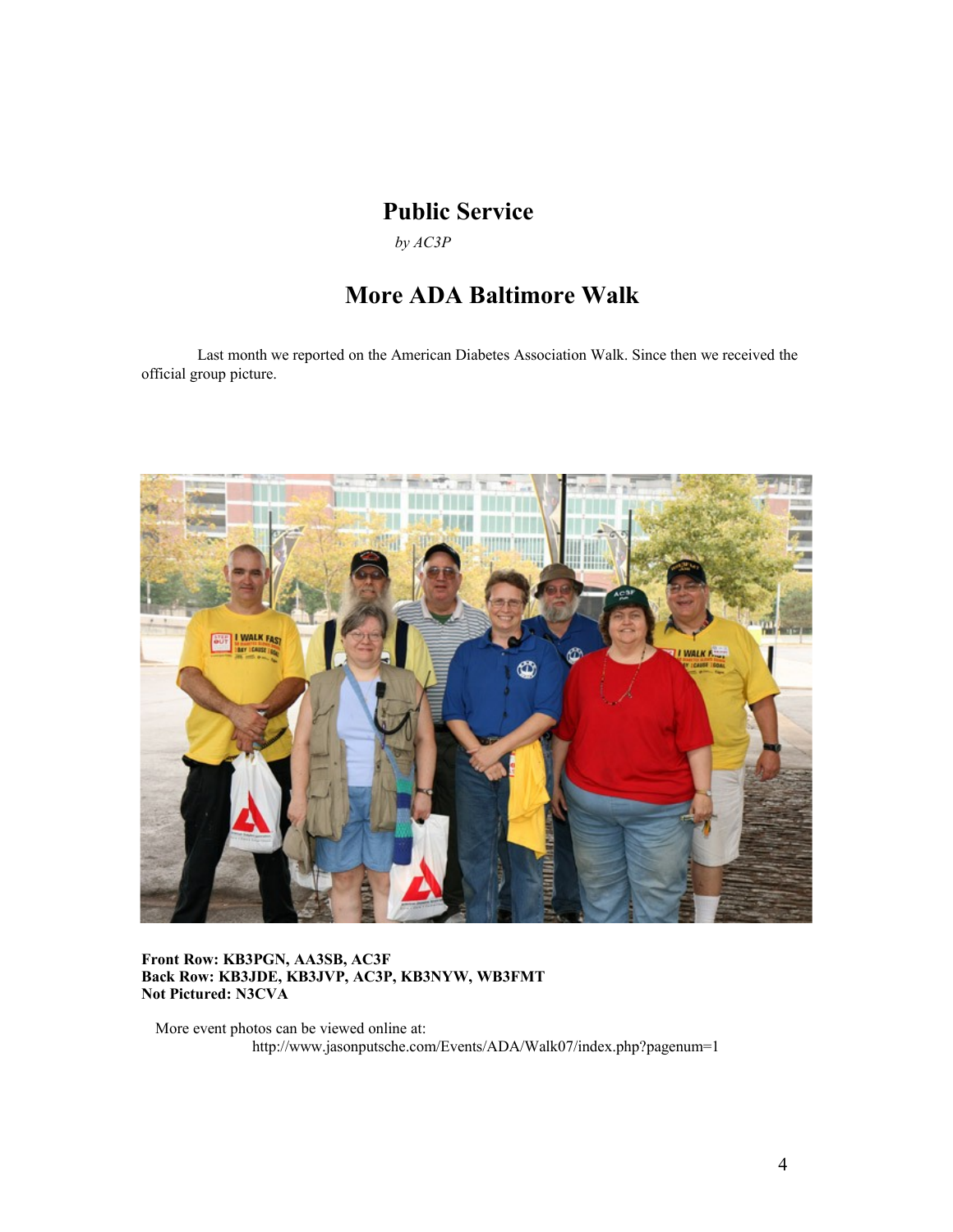### **VE Corner**  *by AC3F*

The test session for November was held on Saturday the  $17<sup>th</sup>$  at White Marsh. There were three applicants, two for new licenses and one for an upgrade. Of the two, one passed Element 2 and the other passed elements 2 and three. The applicant for Extra was also successful in upgrading.

Congratulations to all the applicants and thanks to KB3KRV, KB3KRW, K3ROJ, ND3D, AC3P and WB3FMT for helping with the session.

November's session was the final testing for 2007. Over this year we have had 35 people take exams with Aero. We look forward to the 2008 test year beginning in January.

## **T-MARC IS BACK**

The Mid-Atlantic Repeater Council, the organization that is responsible for area repeater coordination held a reorganization meeting on Sunday November 4<sup>th</sup> at the Historic Electronics Museum in Linthicum, Md.

The membership consisting of repeater owners voted in a board of directors who would later select officers.

Additionally T-MARC has been updating its Web Page and collecting information from the various clubs and repeater owners to update its database.

Frank AC3P represented Aero at the meeting and voted for T-MARC members to be on the board of directors. Frank also presented to T-MARC the latest information about the W3PGA repeaters.

More information on T-MARC is available online at: <http://www.tmarc.org/>

### **We're Number Two!**

The ARRL has posted the official results for Field Day 2007.

For Class 3A the club placed second for the Maryland/DC Section with 3,726 points. First place for 3A went to W3HEM of the Historical Electronics Museum with 5,132 points.

Overall for the Section Aero placed Eighth with first place going to W3AQ as usual. Who can compete with 19transmitters?

We can't wait to get back to Genyara in 2008 and join the fray. ND3D and KB3KRW are already laying out a new antenna plan that will keep us in the running.

Still with our main emphasis on just having fun, that's a pretty good score.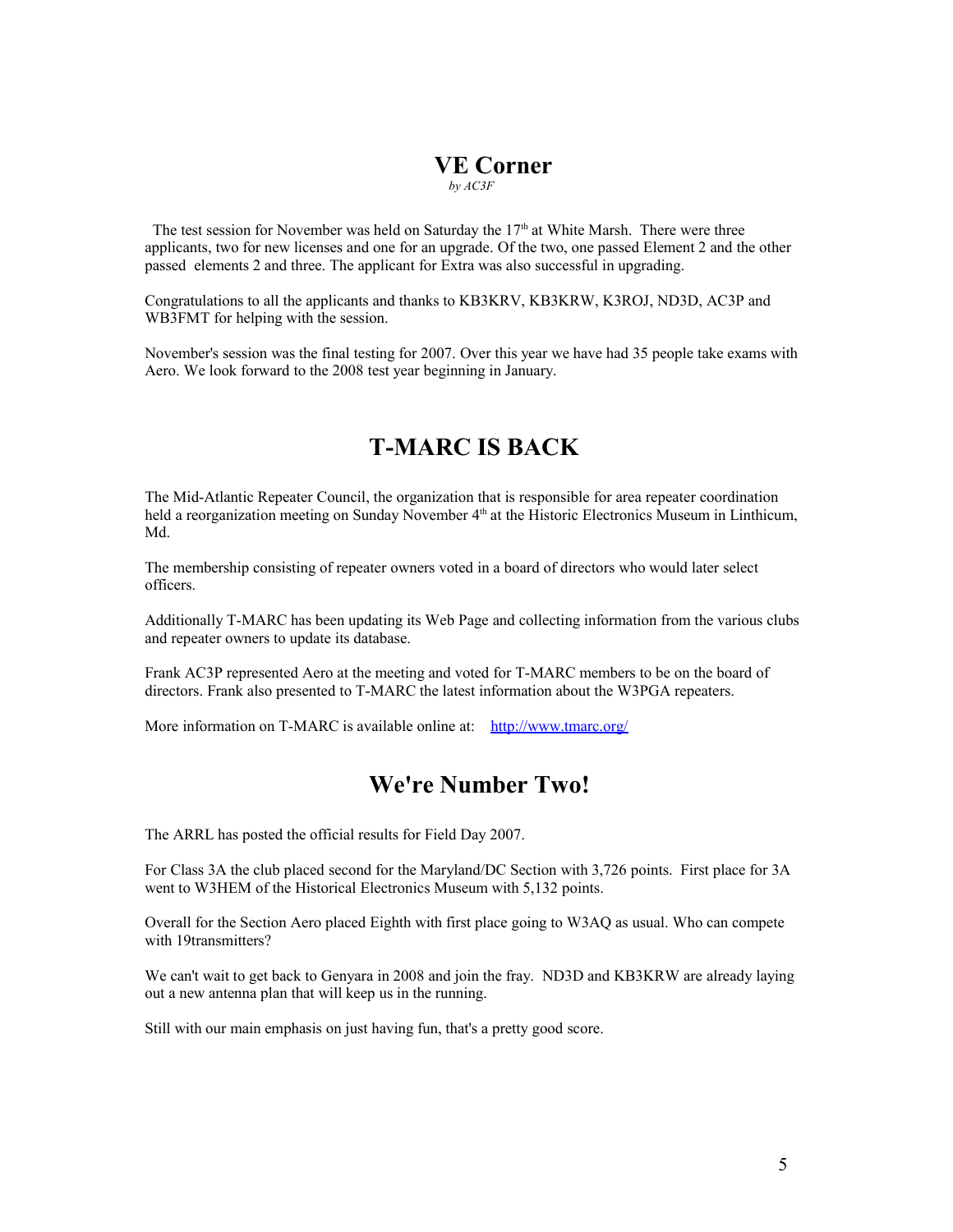## **AERO AMATEUR RADIO CLUB 20 DAYS AND 20 NIGHTS OF FUN**

| When: | 0000 UTC Tuesday 01 January 2008 (1900 EST Monday 12/31) |
|-------|----------------------------------------------------------|
|       | UNTIL                                                    |
|       | 2359 UTC Sunday, 20 January 2008 (1859 EST Sunday 1/20)  |

**Who's Eligible:** All current AERO members

**Location:** All contacts must be made within a radius of 25 miles of your home QTH.

**Frequency/Mode:** Any mode legal within your license class on any amateur band. This excludes repeater, EchoLink, Internet, & IRLP contacts. (satellite OK).

**Exchange:** Call, Name, and State

**Scoring:** The sum of all numerals in the main portion of the callsign. Do not use portable designators.

Examples:

| 901 <sub>D</sub> | $1$ pt !!!   | V26R    | 8 pts       |                                               |
|------------------|--------------|---------|-------------|-----------------------------------------------|
| WA3SWA           | 3 pts        | L73X    | $10$ pts    |                                               |
|                  | TI7/K4XXX    | 4 pts   | <b>S58D</b> | 13 pts                                        |
| K6XXX/3          | 6 pts        | J7ØJ    |             | 17 pts (each digit $\emptyset$ counts 10 pts) |
| 4N7ZZ            | $\sigma$ pts | 4N5ØØZZ | 25 pts !!!  |                                               |

**Bonus:** Worked all numbers 0 thru 9 50 pts Worked all US time Zones 25 pts (4 continental time zones) Word in suffix of call ( ie ka $30UT$  ) 5 pts Worked all letters of the alphabet as the first letter of the suffix of the call. 100 pts Examples: K3AAC, VE6BQW, LU7CHY, count for the letters A, B, and C.

- **Misc.:** The same station may be worked only once regardless of mode or band. Winner of contest will receive an award in addition to running the contest next year. Exercise good operating practices at all times
- **Submissions:** Log sheets in the MS Excel format: (A shell for your log sheet will be included with the December mailing of the Aero Club newsletter.)
- **Due Date:** Turn in log at the Aero Club meeting on 6 February 2008 or e-mail your log to  $d$  ermer@msn.com by 4 February 2008.

## **GOOD LUCK & HAVE FUN!**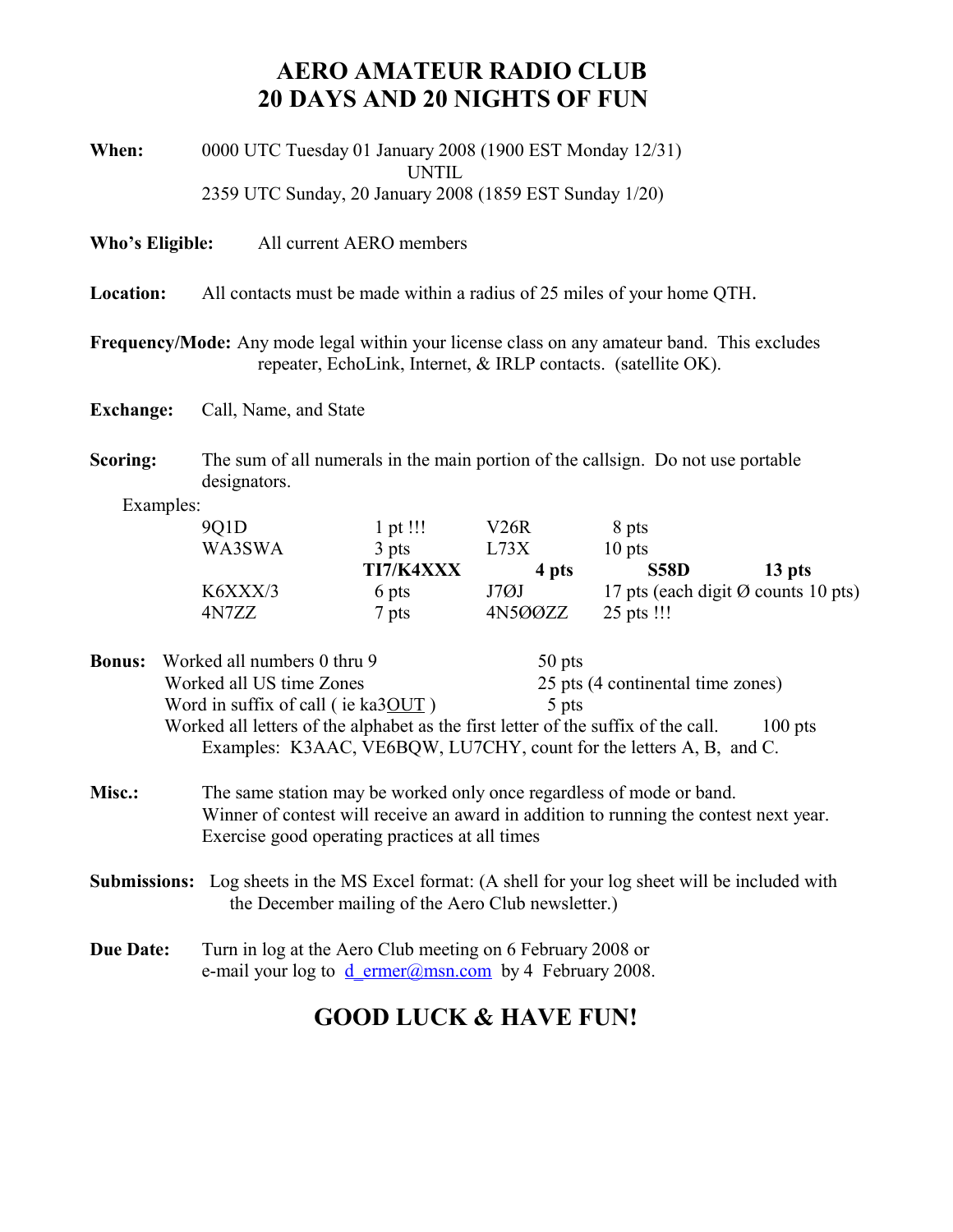

## *Membership Application*

| <b>Name</b>                     | Call                                                                                                                   |  |
|---------------------------------|------------------------------------------------------------------------------------------------------------------------|--|
| <b>Address</b>                  |                                                                                                                        |  |
|                                 |                                                                                                                        |  |
| <b>Zip</b>                      | Phone                                                                                                                  |  |
|                                 | Email <u>___________________</u>                                                                                       |  |
| <b>ARRL Member ?(yes or no)</b> |                                                                                                                        |  |
|                                 | <b>Type Aero Membership Regular (check one)</b>                                                                        |  |
|                                 | Regular _ Family _                                                                                                     |  |
|                                 | Regular dues (\$12/year) Family dues (additional \$2 per year)                                                         |  |
|                                 | If Family, call-sign of Regular Member _______________                                                                 |  |
|                                 | I agree to abide by the FCC rules and Regulations and to abide by the goals and by-laws of th Aero Amateur Radio Club. |  |
|                                 |                                                                                                                        |  |

**Signature\_\_\_\_\_\_\_\_\_\_\_\_\_\_\_\_\_\_\_\_\_\_ Date\_\_\_\_\_\_\_**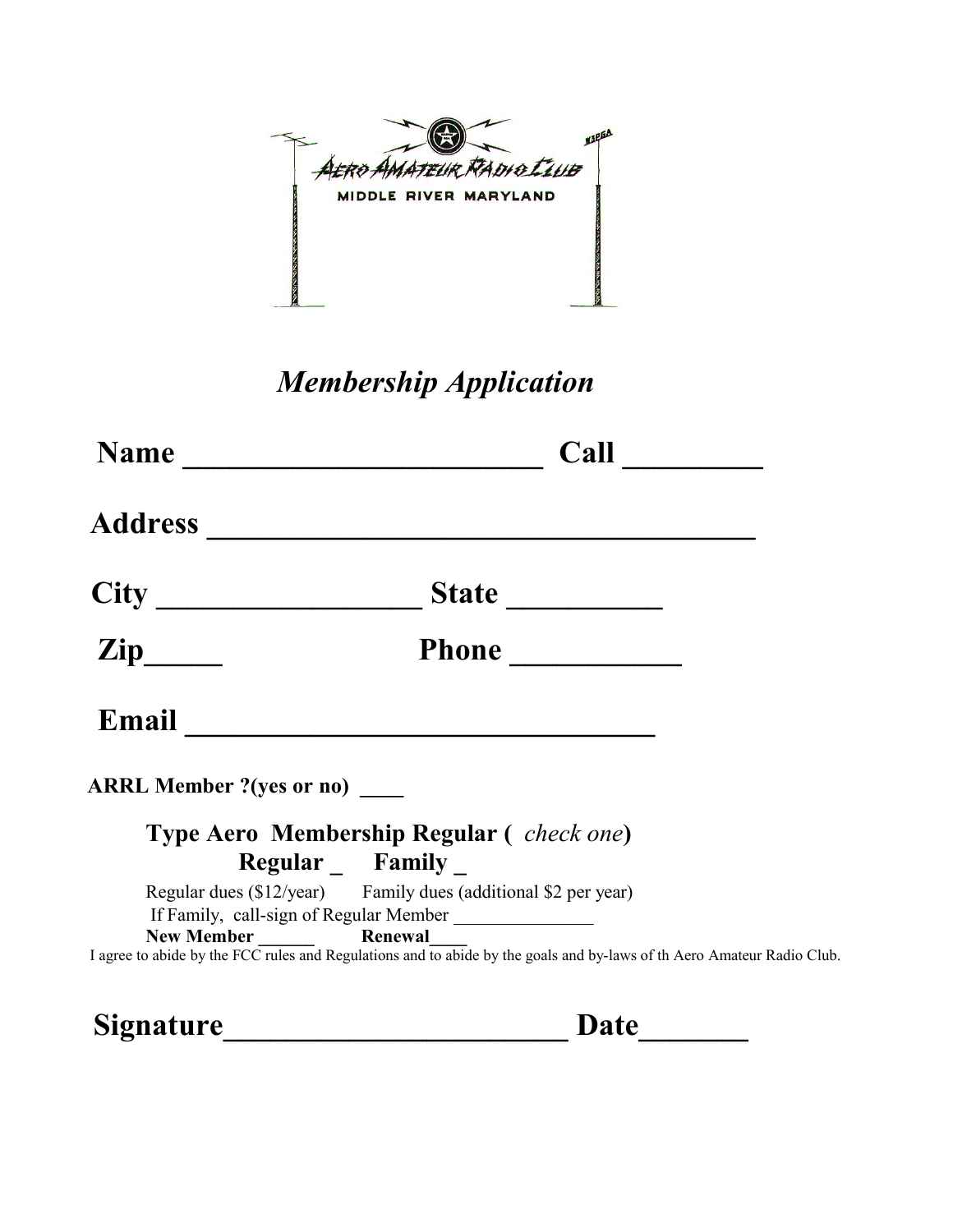

## **2008 Amateur Radio Test Schedule**

| Date                | Location                   |
|---------------------|----------------------------|
| <b>January 19</b>   | <b>White Marsh Library</b> |
|                     | 8133 Sandpiper Circle      |
|                     | White Marsh, Md. 21236     |
| March 15            | <b>White Marsh Library</b> |
|                     | 8133 Sandpiper Circle      |
|                     | White Marsh, Md. 21236     |
| May 31              | <b>White Marsh Library</b> |
|                     | 8133 Sandpiper Circle      |
|                     | White Marsh, Md. 21236     |
| <b>September 27</b> | <b>White Marsh Library</b> |
|                     | 8133 Sandpiper Circle      |
|                     | White Marsh, Md. 21236     |
| November 22         | <b>White Marsh Library</b> |
|                     | 8133 Sandpiper Circle      |
|                     | White Marsh, Md. 21236     |
|                     |                            |

| Registration at 1:00 p.m. | Testing Begins at 1:30 p.m. | <b>ARRL VEC</b>                             |
|---------------------------|-----------------------------|---------------------------------------------|
| <b>Fee: \$14</b>          |                             | Contact: Pat Stone AC3F email:ac3f@juno.com |
|                           |                             | Phone: 410-687-7209                         |